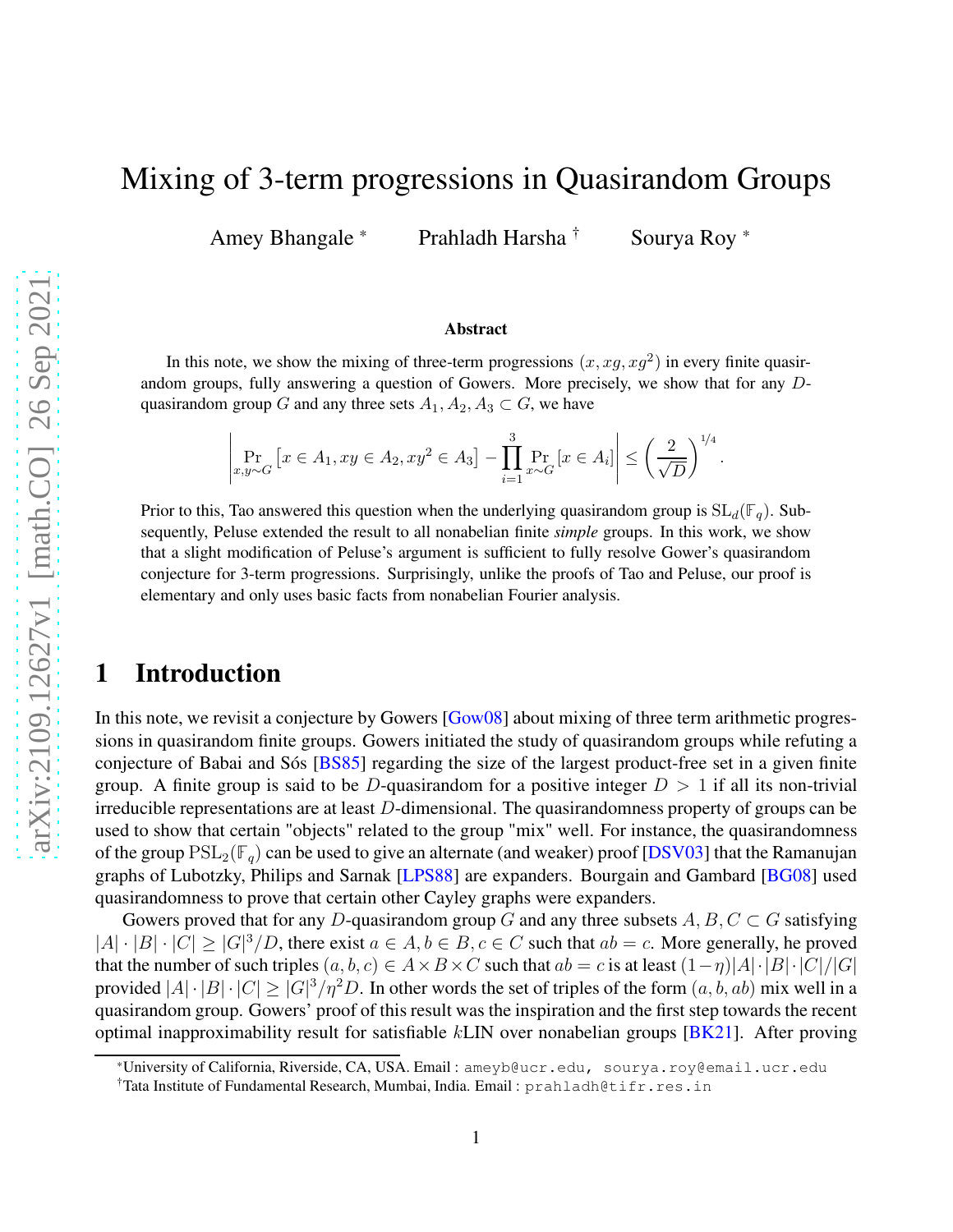<span id="page-1-2"></span>the well-mixing of triples of the form  $(a, b, ab)$  in quasirandom groups, Gowers conjectured a similar statement for triples of the form  $(x, xg, xg^2)$ . More precisely, he conjectured the following statement: Let G be a D-quasirandom group and  $f_1, f_2, f_3 : G \to \mathbb{C}$  such that  $||f_i||_{\infty} \leq 1$ , then

<span id="page-1-0"></span>
$$
\left| \mathop{\mathbb{E}}_{x,y \sim G} \left[ f_1(x) f_2(xy) f_3(xy^2) \right] - \prod_{i=1,2,3} \mathop{\mathbb{E}}_{x \sim G} \left[ f_i(x) \right] \right| = o_D(1),\tag{1}
$$

where the expression  $o_D(1)$  goes to zero as D increases. The conjecture can be naturally extended to k-term arithmetic progressions and product of k functions for  $k > 3$ . However, in this note we will focus on the three term case.

For the specific case of 3-term progressions, Tao [\[Tao13\]](#page-8-6) proved the conjecture for the group  $SL_d(\mathbb{F}_q)$  for bounded d using algebraic geometric machinery. In particular, he proved that the right-hand side expression in [Eq. \(1\)](#page-1-0) can be bounded by  $O(1/q^{1/8})$  when  $d = 2$  and  $O_d(1/q^{1/4})$  for larger d. Tao's approach relied on algebraic geometry and was not amenable to other quasirandom groups. Later, Peluse [\[Pel18\]](#page-8-7) proved the conjecture for all nonabelian finite simple groups. She used basic facts from nonabelian Fourier analysis to prove that the right-hand side expression in [Eq. \(1\)](#page-1-0) can be bounded by  $\sum_{1 \neq \rho \in \hat{G}} 1/d_\rho$  where  $\hat{G}$  represents the set of irreducible unitary representation of G and  $d_\rho$ the dimension of the irreducible representation  $\rho$ . This latter quantity is the *Witten zeta function*  $\zeta_G$  of the group G minus one and can be bounded for *simple* finite quasirandom groups using a result due to Liebeck and Shalev [\[LS04\]](#page-8-8).

In this paper, we show that a slight variation of Peluse's argument can be used to prove the conjecture for *all quasirandom groups* with *better* error parameters. More surprisingly, the proof stays completely elementary and short. Specifically, we prove the following statement:

<span id="page-1-1"></span>Theorem 1. *Let* G *be a* D*-quasirandom finite group, i.e, its all non-trivial irreducible representations are at least D-dimensional. Let*  $f_1, f_2, f_3 : G \to \mathbb{C}$  *such that*  $||f_i||_{\infty} \leq 1$  *then* 

$$
\left|\mathop{\mathbb{E}}_{x,y\sim G}\left[f_1(x)f_2(xy)f_3(xy^2)\right]-\prod_{i=1,2,3}\mathop{\mathbb{E}}_{x\sim G}\left[f_i(x)\right]\right|\leq \left(\frac{2}{\sqrt{D}}\right)^{\frac{1}{4}}.
$$

### 2 Preliminaries

We begin by recalling some basic representation theory and nonabelian Fourier analysis. See the monograph by Diaconis [\[Dia98,](#page-8-9) Chapter 2] for a more detailed treatment (with proofs).

We will be working with a finite group G and complex-valued functions  $f: G \to \mathbb{C}$  on G. All expectations will be with respect to the uniform distribution on G. The *convolution* between two function  $f, h: G \to \mathbb{C}$ , denoted by  $f * h$ , is defined as follows:

$$
(f * h)(x) := \mathop{\mathbb{E}}_{y}[f(xy^{-1})h(y)].
$$

For any  $p \geq 1$ , the p-norm of any function  $f: G \to \mathbb{C}$  is defined as

$$
||f||_p^p := \mathop{\mathbb{E}}_x[|f(x)|^p].
$$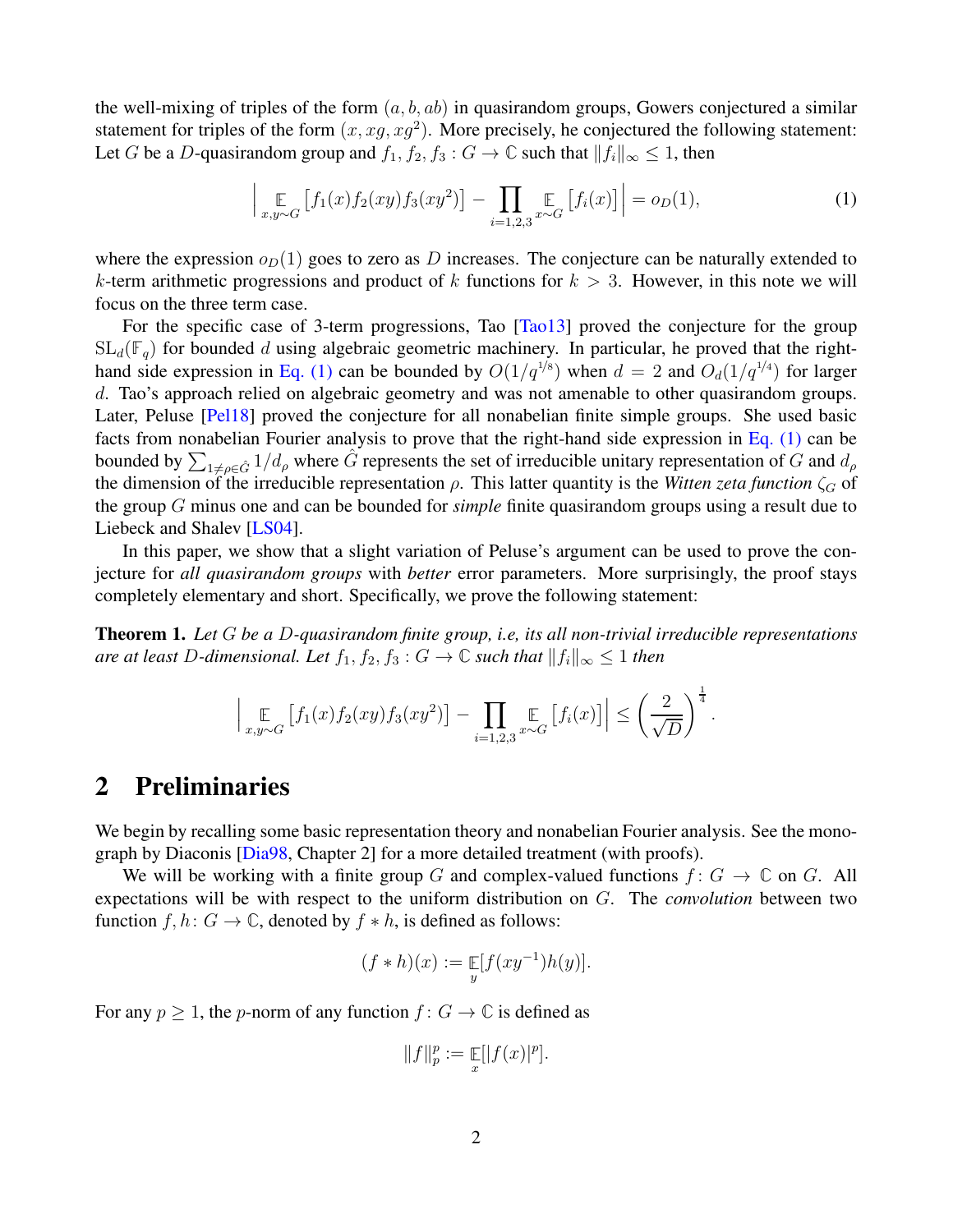For any element  $g \in G$ , the *conjugacy class of* g, denoted by  $C(g)$ , refers to the set  $\{x^{-1}gx|x \in G\}$ . Observe that the conjugacy classes form a partition of the group G. A function  $f: G \to \mathbb{C}$  is said to be a *class function* if it is constant on conjugacy classes.

For any  $b \in G$  we use  $\Delta_b f(x) := f(x) \cdot f(x)$ . For any set  $S \subset G$ ,  $\mu_S : G \to \mathbb{R}$  denotes the scaled density function  $\frac{|G|}{|S|} \mathbb{1}_S$ . The scaling ensures that  $\mathbb{E}_x[\mu_S(x)] = 1$ .

Given a complex vector space V, we denote the vector space of linear operators on V by  $\text{End}(V)$ . This space is endowed with the following inner product and norm (usually referred to as the *Hilbert-Schmidt* norm):

For  $A, B \in \text{End}(V)$ ,  $\langle A, B \rangle_{\text{HS}} := \text{Trace}(A^*B)$  and  $||A||_{\text{HS}}^2 := \langle A, A \rangle_{\text{HS}} = \text{Trace}(A^*A)$ .

This norm is known to be submultiplicative (i.e,  $||AB||_{HS} \le ||A||_{HS} \cdot ||B||_{HS}$ ).

**Representations and Characters:** A *representation*  $\rho: G \to \text{End}(V)$  is a homomorphism from G to the set of linear operators on V for some finite-dimensional vector space V over  $\mathbb C$ , i.e., for all  $x, y \in G$ , we have  $\rho(xy) = \rho(x)\rho(y)$ . The dimension of the representation  $\rho$ , denoted by  $d_{\rho}$ , is the dimension of the underlying C-vector space V. The *character* of a representation  $\rho$ , denoted by  $\chi_{\rho}$ :  $G \to \mathbb{C}$ , is defined as  $\chi_{\rho}(x) := \text{Trace}(\rho(x)).$ 

The representation 1:  $G \to \mathbb{C}$  satisfying  $1(x) = 1$  for all  $x \in G$  is the *trivial* representation. A representation  $\rho: G \to \text{End}(V)$  is said to *reducible* if there exists a non-trivial subpsace  $W \subset V$  such that for all  $x \in G$ , we have  $\rho(x)W \subset W$ . A representation is said to be *irreducible* otherwise. The set of all irreducible representations of  $G$  (upto equivalences) is denoted by  $\tilde{G}$ .

For every representation  $\rho: G \to \text{End}(V)$ , there exists an inner product  $\langle , \rangle_V$  over V such that every  $\rho(x)$  is unitary (i.e,  $\langle \rho(x)u, \rho(x)v \rangle_V = \langle u, v \rangle_V$  for all  $u, v \in V$  and  $x \in G$ ). Hence, we might wlog. assume that all the representations we are considering are unitary.

The following are some well-known facts about representations and characters.

**Proposition 2.** *1. The group* G *is abelian iff*  $d_{\rho} = 1$  *for every irreducible representation*  $\rho$  *in*  $\hat{G}$ *.* 

- 2. For any finite group  $G$ ,  $\sum_{\rho \in \hat{G}} d_{\rho}^2 = |G|$ .
- *3. [orthogonality of characters] For any*  $\rho, \rho' \in \hat{G}$  *we have:*  $\mathbb{E}_x \left[ \chi_{\rho}(x) \overline{\chi_{\rho'}(x)} \right] = \mathbb{1}[\rho = \rho']$ .

Definition 3 (quasirandom groups). *A nonabelian group* G *is said to be* D-quasirandom *for some positive integer*  $D > 1$  *if all its non-trivial irreducible representations*  $\rho$  *satisfy*  $d_{\rho} \geq D$ *.* 

**Nonabelian Fourier analysis:** Given a function  $f: G \to \mathbb{C}$  and an irreducible representation  $\rho \in \hat{G}$ , the Fourier transform is defined as follows:

$$
\hat{f}(\rho) := \mathop{\mathbb{E}}_{x} [f(x)\rho(x)].
$$

The following proposition summarizes the basic properties of Fourier transform that we will need.

**Proposition 4.** *For any*  $f, h: G \to \mathbb{C}$ *, we have the following*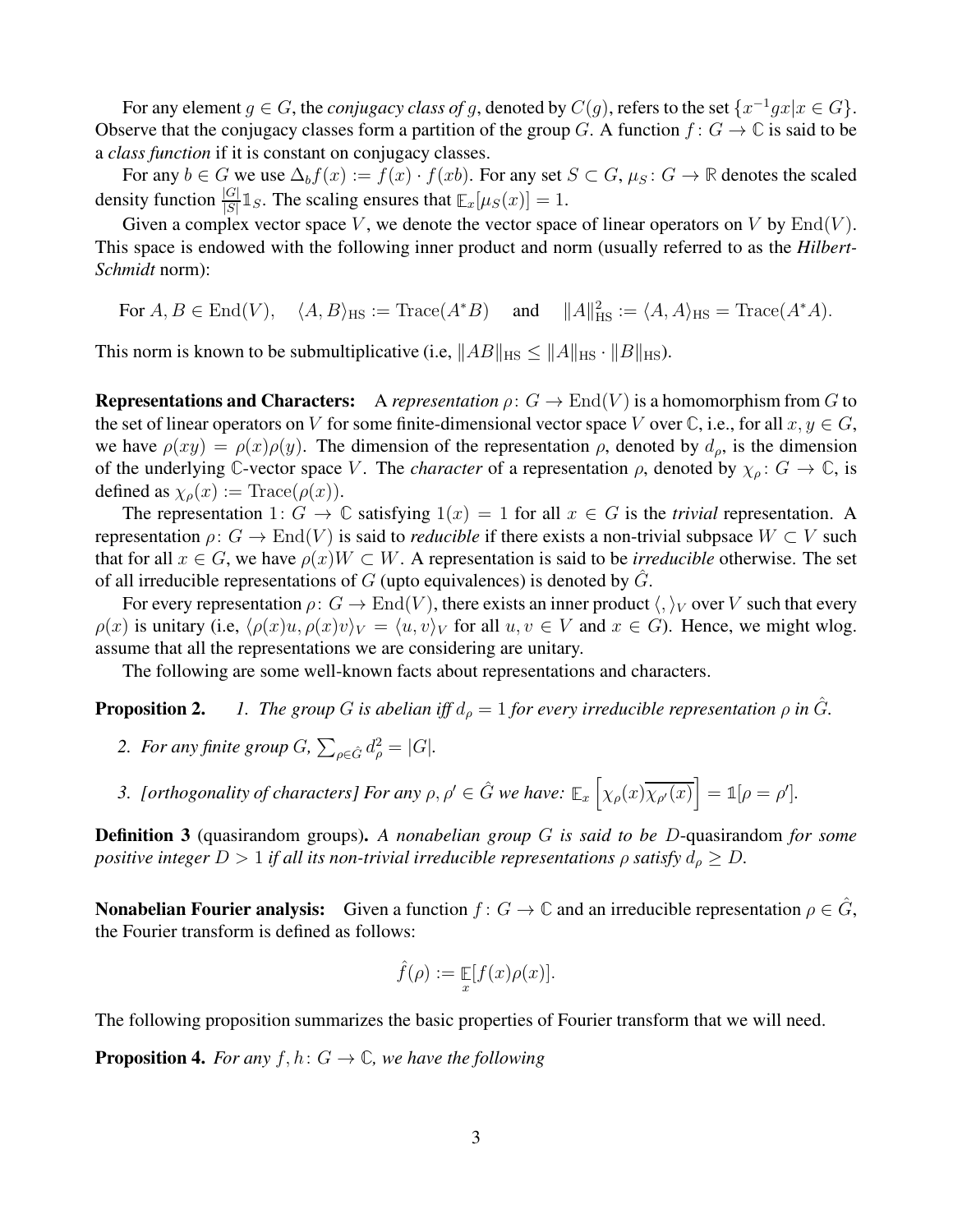<span id="page-3-1"></span>*1. [Fourier transform of trivial representation]*

$$
\hat{f}(1) = \mathop{\mathbb{E}}_{x}[f(x)].
$$

*2. [Convolution]*

$$
\widehat{f * h}(\rho) = \hat{f}(\rho) \cdot \hat{h}(\rho).
$$

*3. [Fourier inversion formula]*

$$
f(x) = \sum_{\rho \in \hat{G}} d_{\rho} \cdot \langle \hat{f}(\rho), \rho(x) \rangle_{\text{HS}}.
$$

*4. [Parseval's identity]*

$$
||f||_2^2 = \sum_{\rho \in \hat{G}} d_{\rho} \cdot ||\hat{f}(\rho)||_{\text{HS}}^2.
$$

*5. [Fourier transfrom of class functions] For any class function*  $f: G \to \mathbb{C}$ *, the Fourier transform satisfies*

$$
\hat{f}(\rho) = c \cdot I_{d_{\rho}}
$$

*for some constant*  $c = c(f, \rho) \in \mathbb{C}$ *. In other words, the Fourier transform is a scaling of the Identity operator* I<sub>d<sub>e</sub>.</sub>

<span id="page-3-0"></span>The following claim (also used by Peluse [\[Pel18\]](#page-8-7)) observes that the scaled density function  $\mu_{qC(q)}$ has a very simple Fourier transform since it is a translate of the class function  $\mu_{C(g)}$ 

**Claim 5.** *For any*  $q \in G$  *and*  $\rho \in \hat{G}$  *we have:* 

$$
\hat{\mu}_{gC(g)}(\rho) = \frac{\chi_{\rho}(g)}{d_{\rho}} \cdot \rho(g)
$$

where  $C(g)$  refers to the conjugacy class of g. Moreover,  $\|\hat{\mu}_{gC(g)}\|_{\text{HS}}^2 = \frac{|\chi_{\rho}(g)|^2}{d_{\rho}}$  $d_{\rho}$ 

*Proof.* We begin by observing that

$$
\hat{\mu}_{gC(g)}(\rho) = \mathop{\mathbb{E}}_{x} \left[ \mu_{gC(g)}(x) \cdot \rho(x) \right]
$$
\n
$$
= \mathop{\mathbb{E}}_{x} \left[ \mu_{gC(g)}(gx) \cdot \rho(gx) \right]
$$
\n
$$
= \mathop{\mathbb{E}}_{x} \left[ \mu_{gC(g)}(gx) \cdot \rho(g) \cdot \rho(x) \right]
$$
\n
$$
= \rho(g) \cdot \mathop{\mathbb{E}}_{x} \left[ \mu_{C(g)}(x) \cdot \rho(x) \right]
$$
\n
$$
= \rho(g) \cdot \hat{\mu}_{C(g)}(\rho).
$$

On the other hand, as  $\mu_{C(g)}$  is a class function, we have  $\hat{\mu}_{C(g)}(\rho) = c \cdot I_{d_{\rho}}$  for some constant  $c \in \mathbb{C}$ . The constant c can be determined by taking trace on either side of  $c I_{d_p} = \hat{\mu}_{C(g)} = \mathbb{E}_x[\mu_{C(g)}(x) \cdot \rho(x)]$  and noting that  $Trace(\rho(x)) = \chi_{\rho}(g)$  as follows:

$$
c \cdot d_{\rho} = \mathop{\mathbb{E}}_{x} \left[ \mu_{C(g)}(x) \cdot \chi_{\rho}(x) \right] = \mathop{\mathbb{E}}_{x} \left[ \mu_{C(g)}(x) \right] \cdot \chi_{\rho}(g) = \chi_{\rho}(g).
$$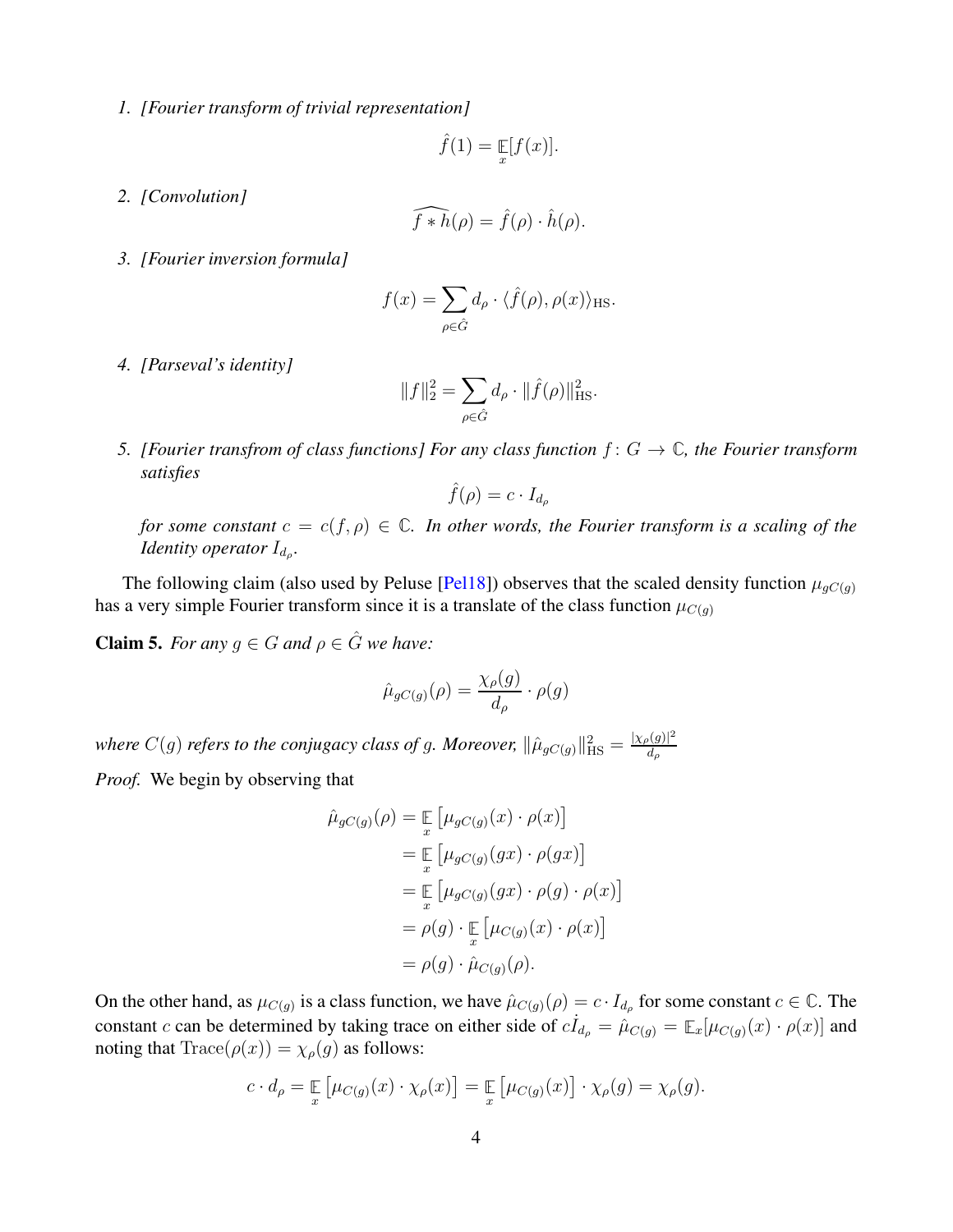<span id="page-4-2"></span>Hence,  $c = \frac{\chi_{\rho}(g)}{d_{\phi}}$  $\frac{\partial \rho(g)}{\partial d\rho}$  and  $\hat{\mu}_{gC(g)} = \frac{\chi_{\rho}(g)}{d\rho}$  $\frac{\rho(g)}{d_{\rho}} \cdot \rho(g)$ . Lastly we have,

$$
\|\hat{\mu}_{gC(g)}\|_{\text{HS}}^2 = \left\|\frac{\chi_{\rho}(g)}{d_{\rho}} \cdot \rho(g)\right\|_{\text{HS}}^2
$$
  
\n
$$
= \frac{|\chi_{\rho}(g)|^2}{d_{\rho}^2} \cdot \text{Trace}(\rho(g)^* \cdot \rho(g))
$$
  
\n
$$
= \frac{|\chi_{\rho}(g)|^2}{d_{\rho}^2} \cdot d_{\rho}
$$
 (By unitariness of  $\rho(g)$ )  
\n
$$
= \frac{|\chi_{\rho}(g)|^2}{d_{\rho}}.
$$

<span id="page-4-0"></span>The key property of D-quasirandom groups that we will be using is the following inequality due to Babai, Nikolov and Pyber, the proof of which we provide for the sake of completeness.

**Lemma 6** ([\[BNP08\]](#page-8-10)). *If G is a D-quasirandom group and*  $f_1, f_2$ :  $G \to \mathbb{C}$  *such that either*  $f_1$  *or*  $f_2$  *is mean zero then*

$$
||f_1 * f_2||_2 \le \frac{1}{\sqrt{D}} \cdot ||f_1||_2 \cdot ||f_2||_2.
$$

*Proof.*

$$
||f_1 * f_2||^2 = \sum_{\rho \in \hat{G}} d_{\rho} ||\widehat{f_1} * \widehat{f_2}(\rho)||_{\text{HS}}^2
$$
  
\n
$$
= \sum_{\rho \in \hat{G}} d_{\rho} ||\widehat{f_1}(\rho) \cdot \widehat{f_2}(\rho)||_{\text{HS}}^2
$$
  
\n
$$
\leq \sum_{\rho \in \hat{G}} d_{\rho} ||\widehat{f_1}(\rho)||_{\text{HS}}^2 \cdot ||\widehat{f_2}(\rho)||_{\text{HS}}^2 \qquad \text{(By submultiplicativity of norm)}
$$
  
\n
$$
= \sum_{1 \neq \rho \in \hat{G}} d_{\rho} ||\widehat{f_1}(\rho)||_{\text{HS}}^2 \cdot ||\widehat{f_2}(\rho)||_{\text{HS}}^2 \qquad \text{(By mean zeroes)}
$$
  
\n
$$
\leq \frac{1}{D} \cdot \sum_{1 \neq \rho \in \hat{G}} d_{\rho}^2 ||\widehat{f_1}(\rho)||_{\text{HS}}^2 \cdot ||\widehat{f_2}(\rho)||_{\text{HS}}^2 \qquad \text{(By } D\text{-quasirandomness)}
$$
  
\n
$$
\leq \frac{1}{D} \left( \sum_{1 \neq \rho \in \hat{G}} d_{\rho} ||\widehat{f_1}(\rho)||_{\text{HS}}^2 \right) \cdot \left( \sum_{1 \neq \rho \in \hat{G}} d_{\rho} ||\widehat{f_2}(\rho)||_{\text{HS}}^2 \right)
$$
  
\n
$$
\leq \frac{1}{D} \cdot ||f_1||_2^2 \cdot ||f_2||_2^2.
$$

<span id="page-4-1"></span>The following is a simple corrollary of [Lemma 6.](#page-4-0)

**Corollary 7.** *If* G *is* D-quasirandom;  $f: G \to \mathbb{C}$  *has zero mean and*  $||f||_{\infty} \leq 1$  *then* 

$$
\mathop{\mathbb{E}}_{b}\left[\left|\mathop{\mathbb{E}}_{x}\Delta_{b}f(x)\right|\right]\leq\frac{1}{\sqrt{D}}.
$$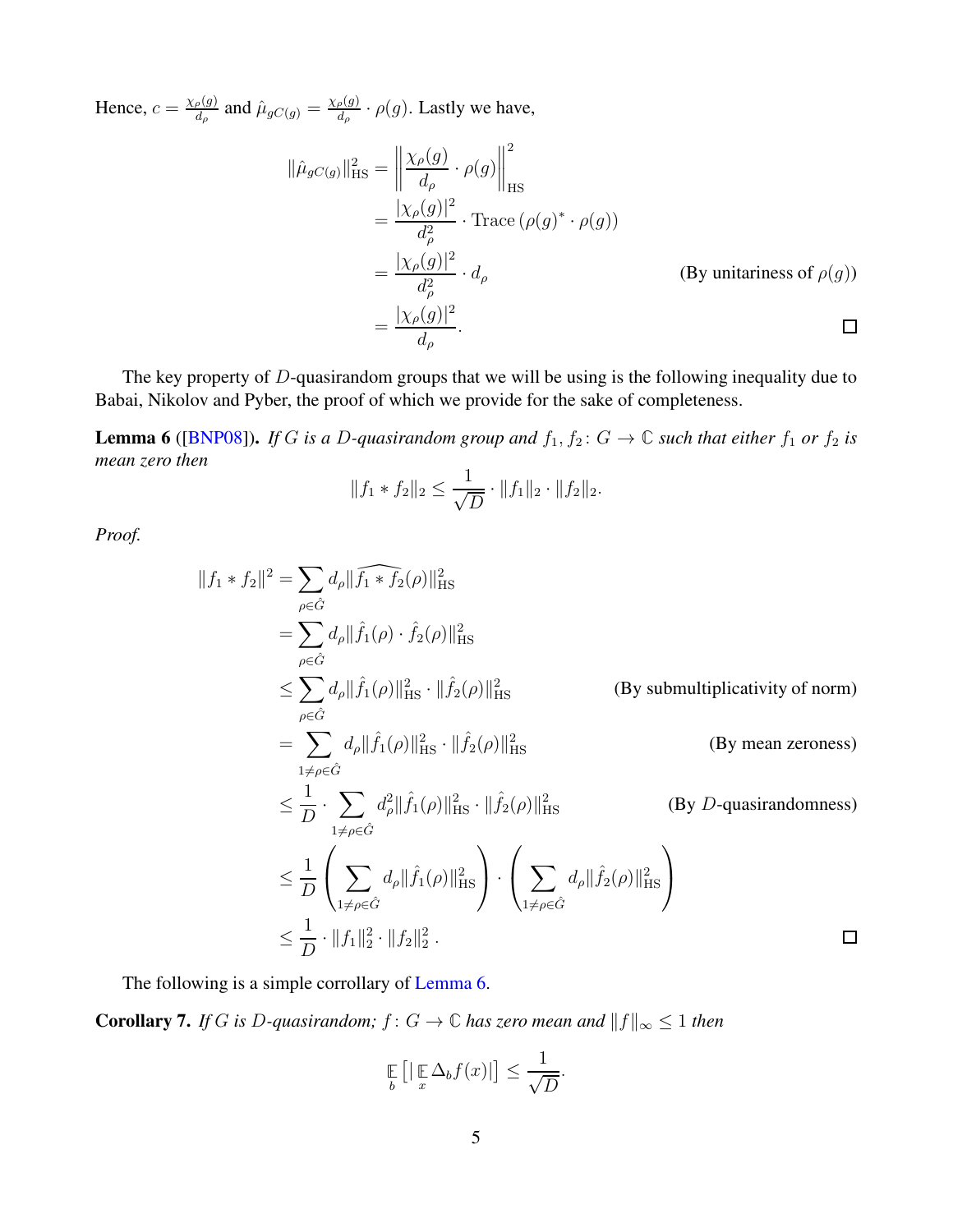<span id="page-5-1"></span>*Proof.* Let  $f'(x) := f(x^{-1})$ . We have,

$$
\mathbb{E}\left[\left|\mathbb{E}\Delta_{b}f(x)\right|\right] = \mathbb{E}\left[\left|\mathbb{E}f(x)f(xb)\right|\right]
$$
\n
$$
= \mathbb{E}\left[\left|\mathbb{E}f'(x^{-1})f(xb)\right|\right]
$$
\n
$$
= \mathbb{E}\left[\left|f'*f(b)\right|\right]
$$
\n
$$
\leq \mathbb{E}\left[\left|f'*f(b)\right|^{2}\right]^{1/2}
$$
\n(By Cauchy-Schwarz inequality)\n
$$
= \|f'*f\|_{2}
$$
\n
$$
\leq \frac{1}{\sqrt{D}} \cdot \|f'\|_{2} \cdot \|f\|_{2}
$$
\n(By Lemma 6)\n
$$
\leq \frac{1}{\sqrt{D}}.
$$
\n(Since  $\|f\|_{2} \leq \|f\|_{\infty} \leq 1$ ).

## 3 Proof of [Theorem 1](#page-1-1)

The following proposition is where we deviate from Peluse's proof [\[Pel18\]](#page-8-7). We give an elementary proof for *every* quasirandom group while Peluse proved the same result for *simple* finite groups using the result of Liebeck and Shalev [\[LS04\]](#page-8-8) to bound the Witten zeta function  $\zeta_G$  for *simple* finite groups.

<span id="page-5-0"></span>**Proposition 8.** Let G be a D-quasirandom group. Let  $f: G \to \mathbb{C}$  such that  $||f||_{\infty} \leq 1$ ,  $\mathbb{E}[f] = 0$  and  $f_b$  *is the mean zero component of the function*  $\Delta_b f$  *(i.e.,*  $f_b(x) = \Delta_b f(x) - \mathbb{E}_x[\Delta_b f(x)]$ *). Then* 

$$
\mathop{\mathbb{E}}_{g,b}\left[\left|\mathop{\mathbb{E}}_{x}\left[\Delta_{b}f(x)\cdot (f_{g^{-1}bg}*\mu_{g^{-1}C(g^{-1})})(x)\right]\right|\right] \leq \frac{1}{\sqrt{D}}.
$$

*Proof.* Let us denote the expression on the L.H.S. as Γ. We use simple manipulations and previously stated facts to simplify the expression.

$$
\Gamma^{2} \leq \mathop{\mathbb{E}}_{g,b} \left[ \|\Delta_{b}f\|_{2} \cdot \| (f_{g^{-1}bg} * \mu_{g^{-1}C(g^{-1})} \|_{2} \right]^{2}
$$
\n(By Cauchy-Schwarz inequality)  
\n
$$
\leq \mathop{\mathbb{E}}_{g,b} \left[ \|f_{g^{-1}bg} * \mu_{g^{-1}C(g^{-1})} \|_{2} \right]^{2}
$$
\n(Since  $\|\Delta_{b}f\|_{2} \leq 1$ )  
\n
$$
\leq \mathop{\mathbb{E}}_{g,b} \left[ \|f_{g^{-1}bg} * \mu_{g^{-1}C(g^{-1})} \|_{2}^{2} \right]
$$
\n(By Cauchy Schwarz inequality)  
\n
$$
= \mathop{\mathbb{E}}_{g,b} \left[ \sum_{1 \neq \rho \in \hat{G}} d_{\rho} \cdot \| \hat{f}_{g^{-1}bg}(\rho) \cdot \hat{\mu}_{g^{-1}C(g^{-1})}(\rho) \|_{\text{HS}}^{2} \right]
$$
\n(By Parseval's identity &  $\hat{f}_{g^{-1}bg}(1) = 0$ )  
\n
$$
\leq \mathop{\mathbb{E}}_{g,b} \left[ \sum_{1 \neq \rho \in \hat{G}} d_{\rho} \cdot \| \hat{f}_{gbg^{-1}}(\rho) \|_{\text{HS}}^{2} \cdot \| \hat{\mu}_{g^{-1}C(g^{-1})}(\rho) \|_{\text{HS}}^{2} \right]
$$
\n(By submultiplicativity of norm)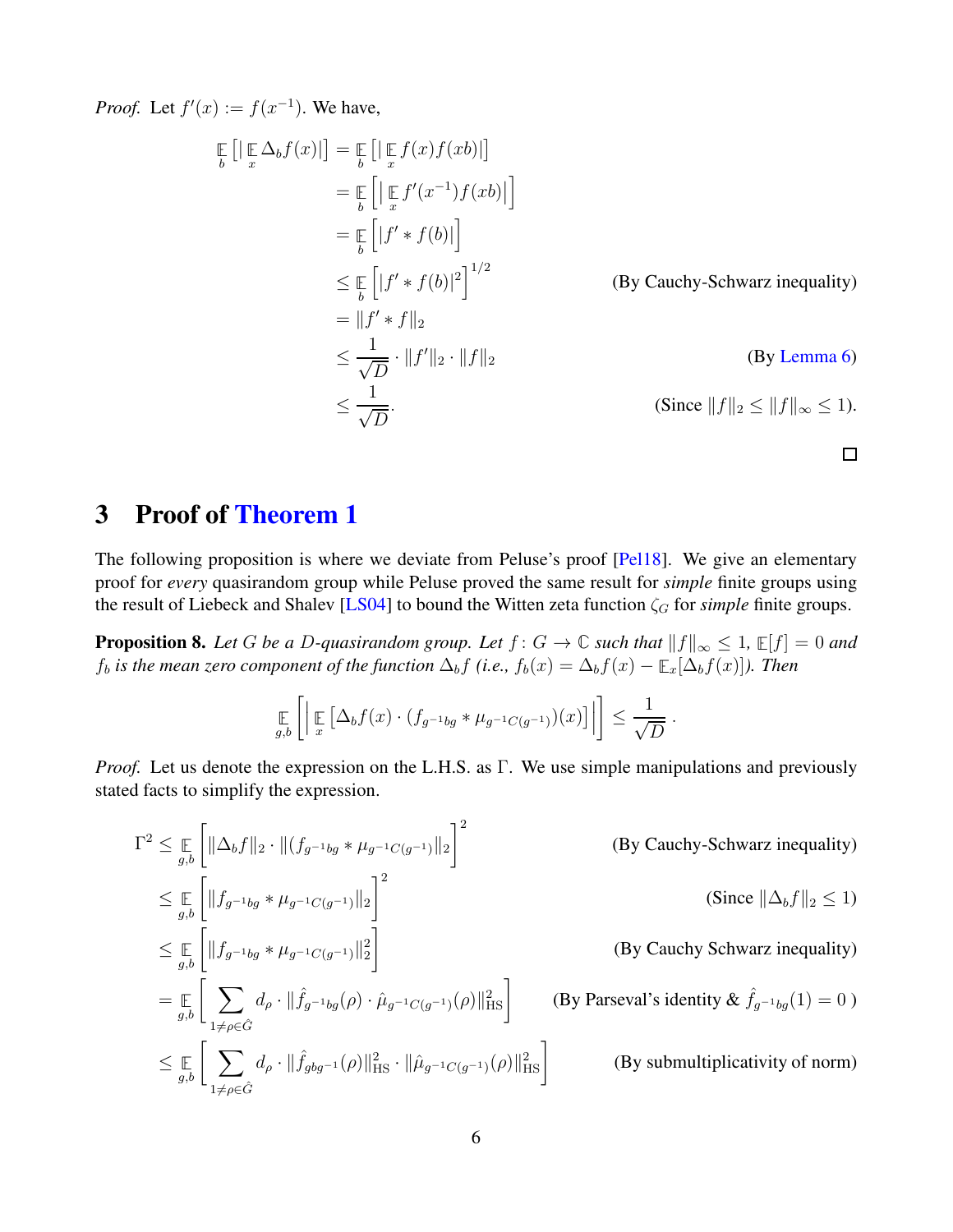<span id="page-6-0"></span> $=\mathop{\mathbb{E}}\limits_{g,b}\Bigg[\sum\limits_{1\neq \rho\in \hat{G}}% \left(\frac{\left(1+e^{-\frac{1}{2}}\right)}{\rho}\right)\Bigg]$  $\|\hat{f}_{g^{-1}bg}(\rho)\|_{\text{HS}}^2 \cdot |\chi_{\rho}(g)|^2$ (By [Claim 5\)](#page-3-0)  $=$   $\sum$  $1 \neq \rho \in \hat{G}$ **E** g  $\left[|\chi_{\rho}(g)|^2 \cdot \mathbb{E} \atop b \right]$  $\left[ \left\| \hat{f}_{gbg^{-1}}(\rho) \right\| \right]$  $\begin{bmatrix} 2 \\ \text{HS} \end{bmatrix}$ .

Now using the fact that  $gbg^{-1}$  is uniformly distributed in G for a fixed g and a uniformly random b in G, we can simply the above expression as follows.

$$
\Gamma^{2} \leq \sum_{1 \neq \rho \in \hat{G}} \mathbb{E} \left[ |\chi_{\rho}(g)|^{2} \cdot \mathbb{E} \left[ \| \hat{f}_{b}(\rho) \|_{\text{HS}}^{2} \right] \right]
$$
\n
$$
= \sum_{1 \neq \rho \in \hat{G}} \mathbb{E} \left[ \| \hat{f}_{b}(\rho) \|_{\text{HS}}^{2} \right] \cdot \mathbb{E} \left[ |\chi_{\rho}(g)|^{2} \right]
$$
\n
$$
= \sum_{1 \neq \rho \in \hat{G}} \mathbb{E} \left[ \| \hat{f}_{b}(\rho) \|_{\text{HS}}^{2} \right]
$$
\n
$$
= \sum_{1 \neq \rho \in \hat{G}} \mathbb{E} \left[ \| \hat{f}_{b}(\rho) \|_{\text{HS}}^{2} \right]
$$
\n
$$
= \mathbb{E} \left[ \sum_{1 \neq \rho \in \hat{G}} \| \hat{f}_{b}(\rho) \|_{\text{HS}}^{2} \right].
$$
\n(By orthogonality of  $\chi_{\rho}$ )

Finally, we use the fact that all the terms in the summation are non-negative and the group  $G$  is a D-quasirandom group.

$$
\Gamma^{2} \leq \frac{1}{D} \cdot \mathop{\mathbb{E}}_{b} \Big[ \sum_{1 \neq \rho \in \hat{G}} d_{\rho} \cdot ||\hat{f}_{b}(\rho)||_{\text{HS}}^{2} \Big]
$$
\n
$$
= \frac{1}{D} \cdot \mathop{\mathbb{E}}_{b} \Big[ ||f_{b}||_{2}^{2} \Big] \qquad \qquad \text{(By Parseval's identity)}
$$
\n
$$
\leq \frac{1}{D}, \qquad \qquad \text{(Because } ||f_{b}||_{2}^{2} \leq 1).
$$

The proof of this lemma is similar to the proof of the BNP inequality [\(Lemma 6\)](#page-4-0). The key difference being that we have a complete characterization of the Fourier transform of  $\mu_{gC(g)}$  from [Claim 5](#page-3-0) which we use to give a sharper bound.  $\Box$ 

We are now ready to prove the main [Theorem 1.](#page-1-1) This part of the proof is similar to the corresponding expression that appears in the paper of Peluse [\[Pel18\]](#page-8-7), which is in turn inspired by Tao's adaptation of Gowers' repeated Cauchy-Schwarzing trick to the nonebelian setting. We, however, present the entire proof for the sake of completeness.

*Proof of Theorem 1*. Let us denote the L.H.S. of the expression by  $\Theta_{f_1,f_2,f_3}$ . Without loss of generality we assume  $E[f_3] = 0$ . Now we have,

$$
\Theta_{f_1, f_2, f_3}^4 = \left| \mathop{\mathbb{E}}_{x,y} \left[ f_1(x) f_2(xy) f_3(xy^2) \right] \right|^4
$$
  
= 
$$
\left| \mathop{\mathbb{E}}_{x,z} \left[ f_1(xz^{-1}) f_2(x) f_3(xz) \right] \right|^4
$$
 (Change of variables:  $x \leftarrow xy, z \leftarrow y$ )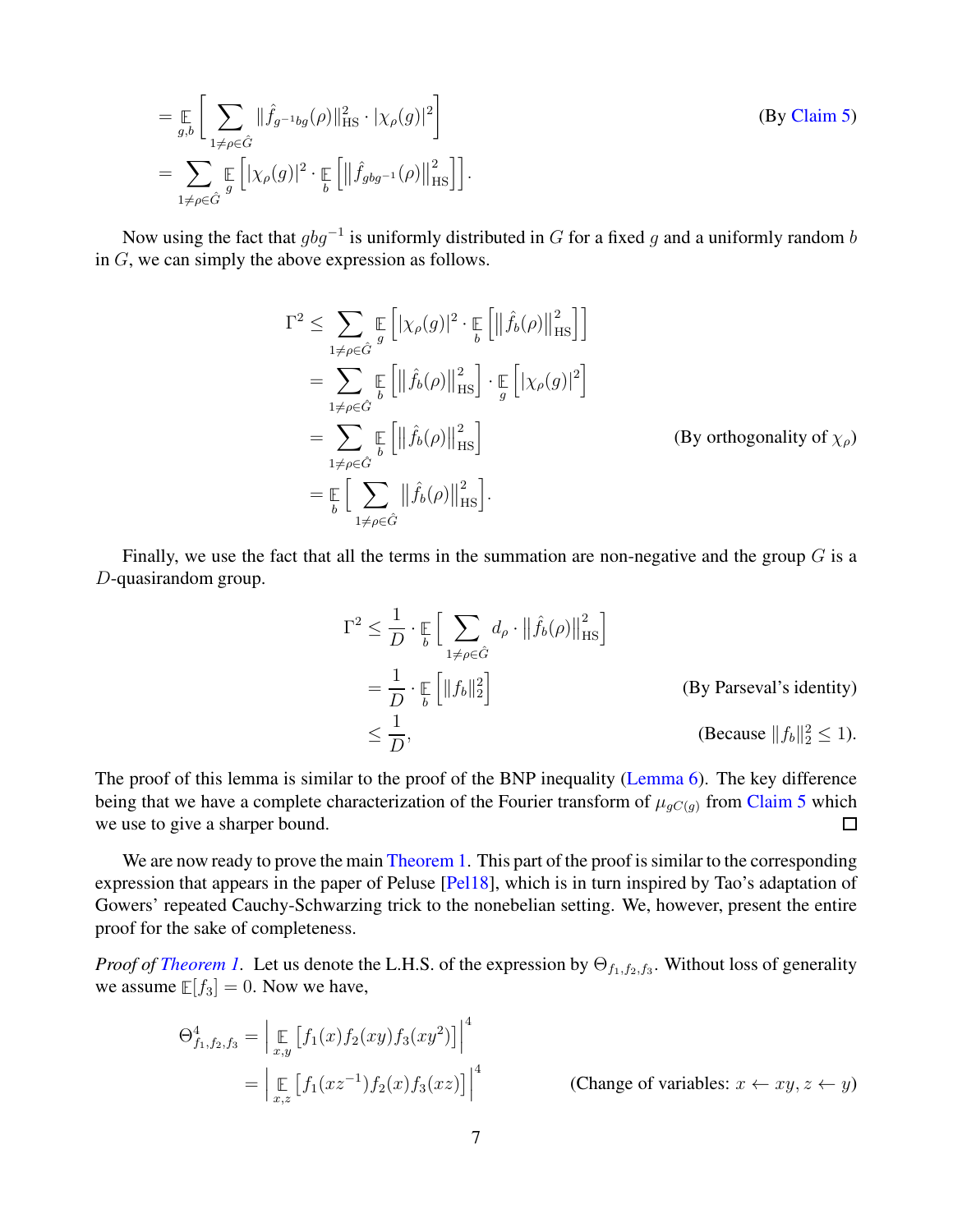$$
\leq \Big| \mathop{\mathbb{E}}_{x,z_1,z_2} \left[ f_1(xz_1^{-1}) f_1(xz_2^{-1}) f_3(xz_1) f_3(xz_2) \right] \Big|^2
$$
\n(Cauchy-Schwarz over  $x$ ;  $||f_2||_{\infty} = 1$  and expansion)  
\n
$$
= \Big| \mathop{\mathbb{E}}_{y,z,a} \left[ f_1(y) f_1(ya) f_3(yz^2) f_3(yza^{-1}z) \right] \Big|^2
$$
\n(Change of variables:  $y \leftarrow xz_1^{-1}, z \leftarrow z_1, a \leftarrow z_1z_2^{-1}$ )  
\n
$$
= \Big| \mathop{\mathbb{E}}_{y,z,a} \left[ \Delta_a f_1(y) \cdot \Delta_{z^{-1}a^{-1}z} f_3(yz^2) \right] \Big|^2
$$
\n
$$
\leq \Big| \mathop{\mathbb{E}}_{y,a,z_1,z_2} \left[ \Delta_{z_1^{-1}a^{-1}z_1} f_3(yz_1^2) \cdot \Delta_{z_2^{-1}a^{-1}z_2} f_3(yz_2^2) \right] \Big|,
$$
\n(Cauchy-Schwarz over  $y, a$ ;  $||f_1||_{\infty} \leq 1$ ).

Now, using the following change of variables,  $z \leftarrow z_1$ ,  $x \leftarrow y z_1^2$ ,  $b \leftarrow z_1^{-1} a^{-1} z_1$ ,  $g \leftarrow z_1^{-1} z_2$ , we get

$$
\Theta_{f_1, f_2, f_3}^4 \leq \Big| \mathop{\mathbb{E}}_{x, b, z, g} \Big[ \Delta_b f_3(x) \cdot \Delta_{g^{-1}bg} f_3(xz^{-1}gzg) \Big] \Big|
$$
  
\n
$$
= \Big| \mathop{\mathbb{E}}_{x, b, g} \Big[ \Delta_b f_3(x) \cdot \mathop{\mathbb{E}}_{z} [\Delta_{g^{-1}bg} f_3(xz^{-1}gzg)] \Big] \Big|
$$
  
\n
$$
= \Big| \mathop{\mathbb{E}}_{x, b, g} \Big[ \Delta_b f_3(x) \cdot \mathop{\mathbb{E}}_{a} [\Delta_{g^{-1}bg} f_3(xa^{-1}) \cdot \frac{|G|}{|C(g^{-1})|} 1_{g^{-1}C(g^{-1})}(a)] \Big] \Big|
$$
  
\n
$$
= \Big| \mathop{\mathbb{E}}_{x, b, g} \Big[ \Delta_b f_3(x) \cdot \mathop{\mathbb{E}}_{a} [\Delta_{g^{-1}bg} f_3(xa^{-1}) \cdot \mu_{g^{-1}C(g^{-1})}(a)] \Big] \Big|
$$
  
\n
$$
= \Big| \mathop{\mathbb{E}}_{x, b, g} \Big[ \Delta_b f_3(x) \cdot \Delta_{g^{-1}bg} f_3 * \mu_{g^{-1}C(g^{-1})}(x) \Big] \Big|.
$$

We now separate the function  $\Delta_{g^{-1}bg} f_3$  from its the mean zero part as follows: Let  $\Delta_{g^{-1}bg} f_3 =$  $f'_{g^{-1}bg} + f_{g^{-1}bg}$  where  $f'_{g^{-1}bg} = \mathbb{E}_x[\Delta_{g^{-1}bg} f_3(x)]$  and  $f_{g^{-1}bg}(x) = \Delta_{g^{-1}bg} f_3(x) - f'_{g^{-1}bg}$ .

$$
\Theta_{f_1, f_2, f_3}^4 \leq \left| \mathop{\mathbb{E}}_{x, b, g} \left[ \Delta_b f_3(x) \cdot (f_{g^{-1}bg} + f'_{g^{-1}bg}) * \mu_{g^{-1}C(g^{-1})}(x) \right] \right|
$$
  
\n
$$
\leq \mathop{\mathbb{E}}_{b, g} \left[ \left| \mathop{\mathbb{E}}_{x} \left[ \Delta_b f_3(x) \cdot f_{g^{-1}bg} * \mu_{g^{-1}C(g^{-1})}(x) \right] \right| \right]
$$
  
\n
$$
+ \mathop{\mathbb{E}}_{b, g} \left[ \left| \mathop{\mathbb{E}}_{x} \left[ \Delta_b f_3(x) \cdot f'_{g^{-1}bg} * \mu_{g^{-1}C(g^{-1})}(x) \right] \right| \right]
$$
  
\n
$$
\leq \frac{1}{\sqrt{D}} + \mathop{\mathbb{E}}_{b, g} \left[ \left| \mathop{\mathbb{E}}_{x} \left[ \Delta_b f_3(x) \right] \right| \cdot \left| |f'_{g^{-1}bg} * \mu_{g^{-1}C(g^{-1})} \right| \right| \right]
$$
  
\n(Ising Proposition 8 to bound the first e

(Using [Proposition 8](#page-5-0) to bound the first expectation)

$$
= \frac{1}{\sqrt{D}} + \underset{b,g}{\mathbb{E}} \left[ \left| \underset{x}{\mathbb{E}} \left[ \Delta_b f_3(x) \right] \right| \cdot |f'_{g^{-1}bg}| \right]
$$
  
\n
$$
\leq \frac{1}{\sqrt{D}} + \underset{b}{\mathbb{E}} \left[ \left| \underset{x}{\mathbb{E}} \left[ \Delta_b f_3(x) \right] \right| \right]
$$
  
\n
$$
\leq \frac{2}{\sqrt{D}}, \qquad \qquad \text{(By Corollary 7 and } \|f_3\|_{\infty} \leq 1).
$$

 $\Box$